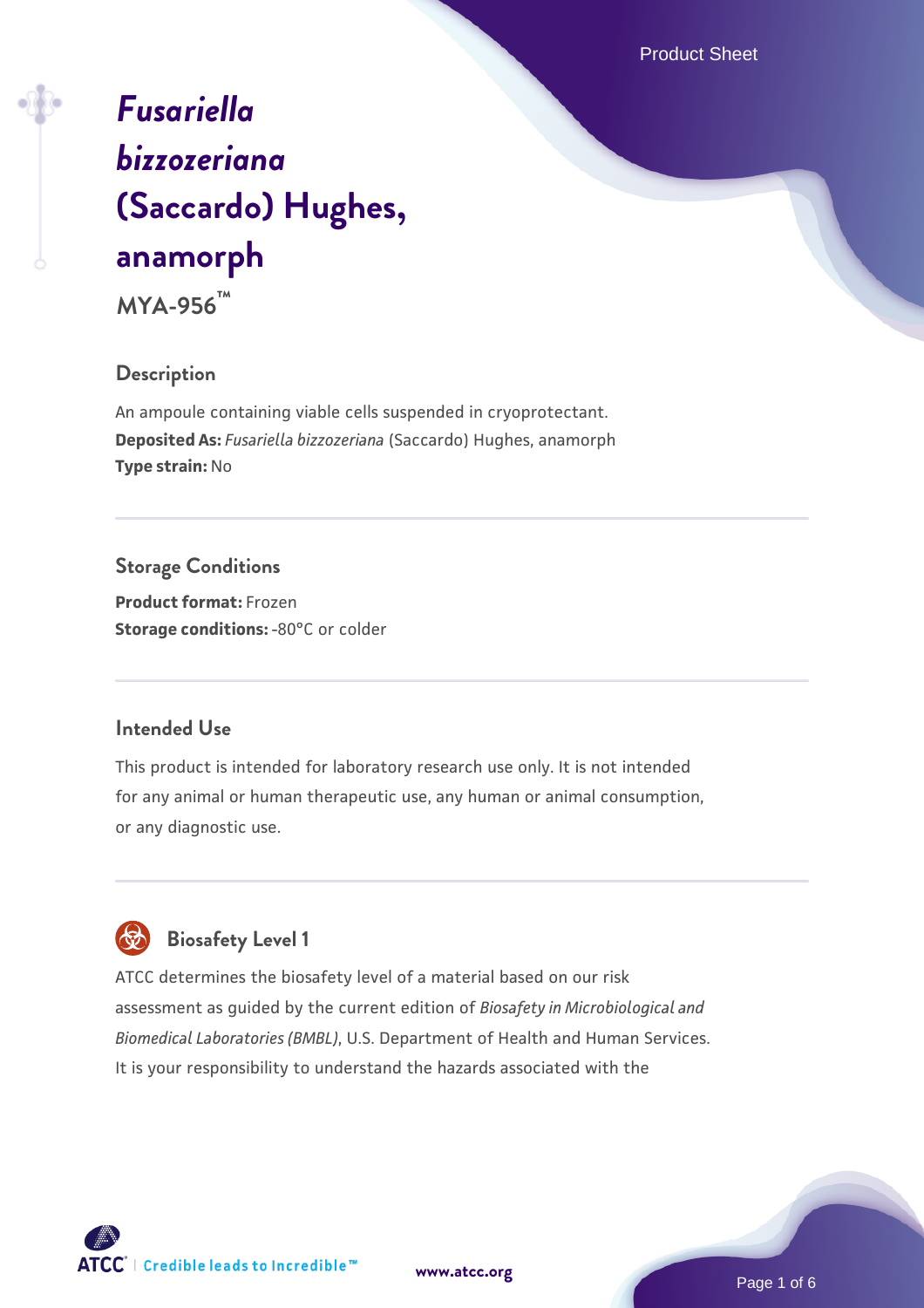#### *[Fusariella bizzozeriana](https://www.atcc.org/products/mya-956)* [\(Saccardo\) Hughes, anamorph](https://www.atcc.org/products/mya-956) Product Sheet **MYA-956**

material per your organization's policies and procedures as well as any other applicable regulations as enforced by your local or national agencies.

ATCC highly recommends that appropriate personal protective equipment is always used when handling vials. For cultures that require storage in liquid nitrogen, it is important to note that some vials may leak when submersed in liquid nitrogen and will slowly fill with liquid nitrogen. Upon thawing, the conversion of the liquid nitrogen back to its gas phase may result in the vial exploding or blowing off its cap with dangerous force creating flying debris. Unless necessary, ATCC recommends that these cultures be stored in the vapor phase of liquid nitrogen rather than submersed in liquid nitrogen.

#### **Certificate of Analysis**

For batch-specific test results, refer to the applicable certificate of analysis that can be found at www.atcc.org.

#### **Growth Conditions**

**Medium:**  [ATCC Medium 343: V8 juice agar](https://www.atcc.org/-/media/product-assets/documents/microbial-media-formulations/3/4/3/atcc-medium-0343.pdf?rev=fbf48fa24e664932828269db1822ab12) **Temperature:** 25°C

#### **Handling Procedures**

**Frozen ampoules** packed in dry ice should either be thawed immediately or stored in liquid nitrogen. If liquid nitrogen storage facilities are not available, frozen ampoules may be stored at or below -70°C for approximately one



**[www.atcc.org](http://www.atcc.org)**

Page 2 of 6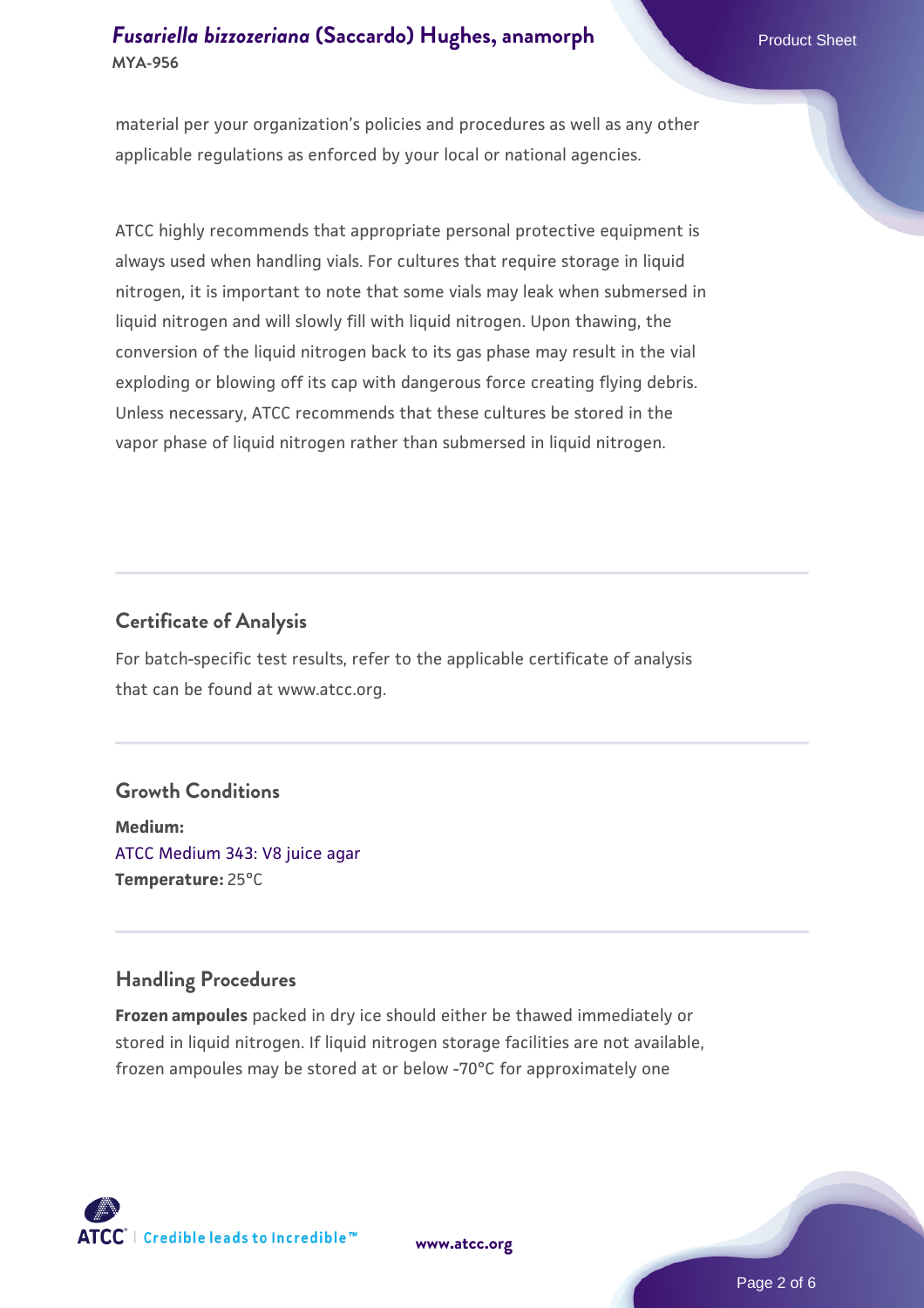week. **Do not under any circumstance store frozen ampoules at refrigerator freezer temperatures (generally -20°C). Storage of frozen material at this temperature will result in the death of the culture.**

- 1. To thaw a frozen ampoule, place in a **25°C to 30°C** water bath, until just thawed **(approximately 5 minutes)**. Immerse the ampoule just sufficient to cover the frozen material. Do not agitate the ampoule.
- 2. Immediately after thawing, wipe down ampoule with 70% ethanol and aseptically transfer at least 50 µL (or 2-3 agar cubes) of the content onto a plate or broth with medium recommended.
- Incubate the inoculum/strain at the temperature and conditions 3. recommended.
- 4. Inspect for growth of the inoculum/strain regularly for up to 4 weeks. The time necessary for significant growth will vary from strain to strain.

#### **Notes**

Additional information on this culture is available on the ATCC web site at [www.atcc.org.](http://www.atcc.org/)

#### **Material Citation**

If use of this material results in a scientific publication, please cite the material in the following manner: *Fusariella bizzozeriana* (Saccardo) Hughes, anamorph (ATCC MYA-956)

#### **References**

References and other information relating to this material are available at www.atcc.org.

#### **Warranty**



**[www.atcc.org](http://www.atcc.org)**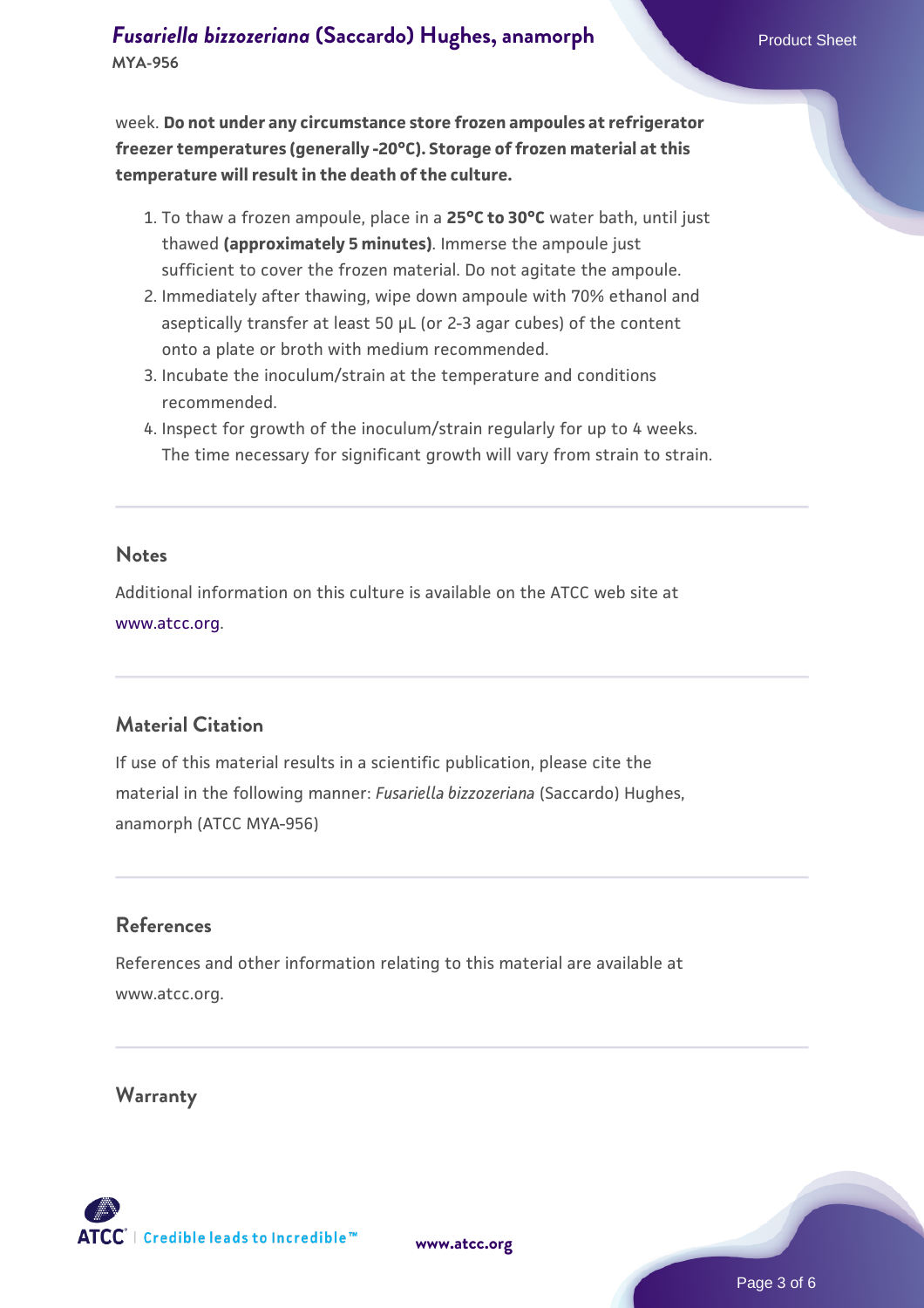#### *[Fusariella bizzozeriana](https://www.atcc.org/products/mya-956)* [\(Saccardo\) Hughes, anamorph](https://www.atcc.org/products/mya-956) Product Sheet **MYA-956**

The product is provided 'AS IS' and the viability of ATCC® products is warranted for 30 days from the date of shipment, provided that the customer has stored and handled the product according to the information included on the product information sheet, website, and Certificate of Analysis. For living cultures, ATCC lists the media formulation and reagents that have been found to be effective for the product. While other unspecified media and reagents may also produce satisfactory results, a change in the ATCC and/or depositor-recommended protocols may affect the recovery, growth, and/or function of the product. If an alternative medium formulation or reagent is used, the ATCC warranty for viability is no longer valid. Except as expressly set forth herein, no other warranties of any kind are provided, express or implied, including, but not limited to, any implied warranties of merchantability, fitness for a particular purpose, manufacture according to cGMP standards, typicality, safety, accuracy, and/or noninfringement.

#### **Disclaimers**

This product is intended for laboratory research use only. It is not intended for any animal or human therapeutic use, any human or animal consumption, or any diagnostic use. Any proposed commercial use is prohibited without a license from ATCC.

While ATCC uses reasonable efforts to include accurate and up-to-date information on this product sheet, ATCC makes no warranties or representations as to its accuracy. Citations from scientific literature and patents are provided for informational purposes only. ATCC does not warrant that such information has been confirmed to be accurate or complete and the customer bears the sole responsibility of confirming the accuracy and completeness of any such information.

This product is sent on the condition that the customer is responsible for and assumes all risk and responsibility in connection with the receipt, handling, storage, disposal, and use of the ATCC product including without limitation



**[www.atcc.org](http://www.atcc.org)**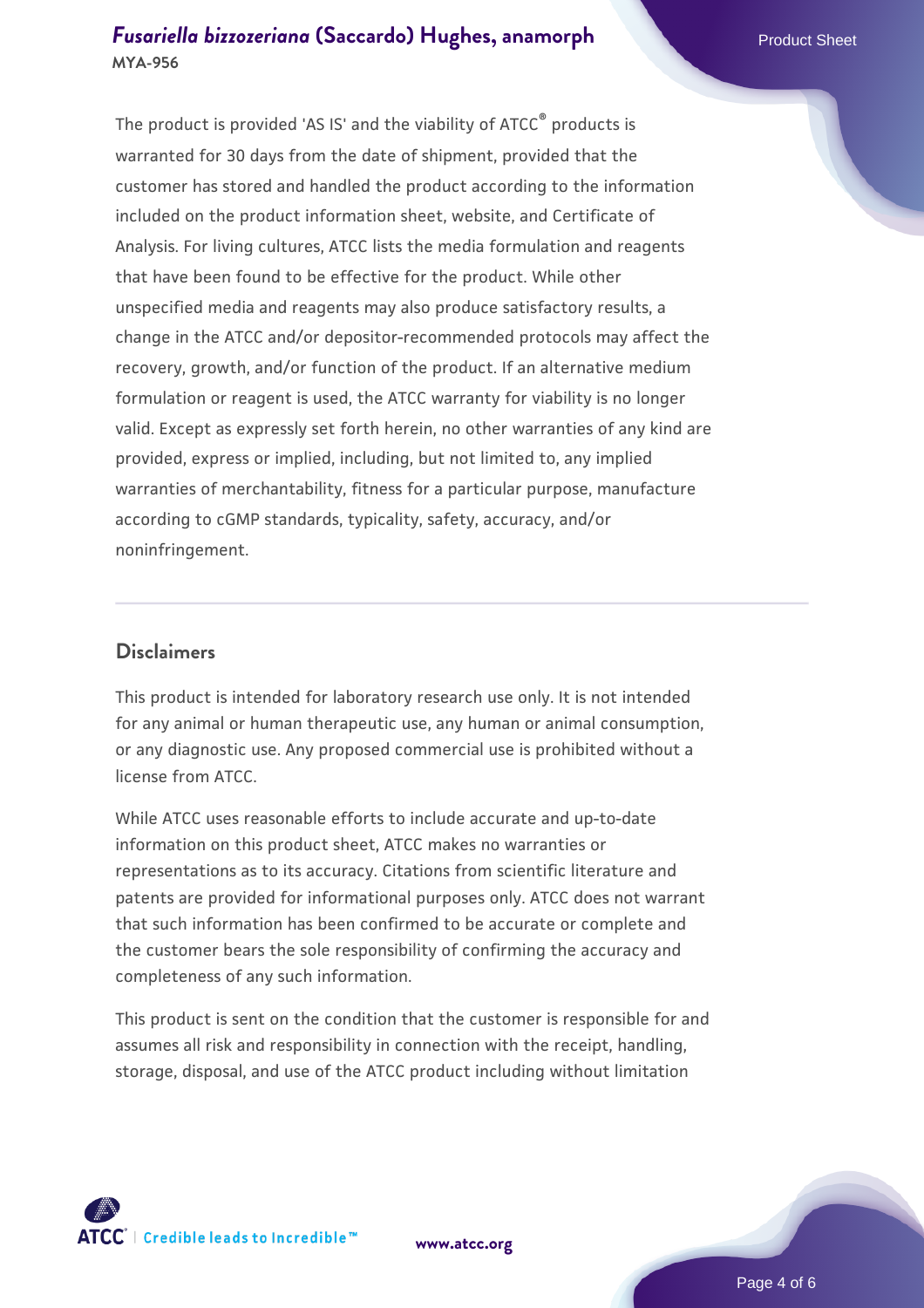taking all appropriate safety and handling precautions to minimize health or environmental risk. As a condition of receiving the material, the customer agrees that any activity undertaken with the ATCC product and any progeny or modifications will be conducted in compliance with all applicable laws, regulations, and guidelines. This product is provided 'AS IS' with no representations or warranties whatsoever except as expressly set forth herein and in no event shall ATCC, its parents, subsidiaries, directors, officers, agents, employees, assigns, successors, and affiliates be liable for indirect, special, incidental, or consequential damages of any kind in connection with or arising out of the customer's use of the product. While reasonable effort is made to ensure authenticity and reliability of materials on deposit, ATCC is not liable for damages arising from the misidentification or misrepresentation of such materials.

Please see the material transfer agreement (MTA) for further details regarding the use of this product. The MTA is available at www.atcc.org.

#### **Copyright and Trademark Information**

© ATCC 2021. All rights reserved.

ATCC is a registered trademark of the American Type Culture Collection.

#### **Revision**

This information on this document was last updated on 2021-05-20

#### **Contact Information**

ATCC 10801 University Boulevard Manassas, VA 20110-2209 USA



**[www.atcc.org](http://www.atcc.org)**